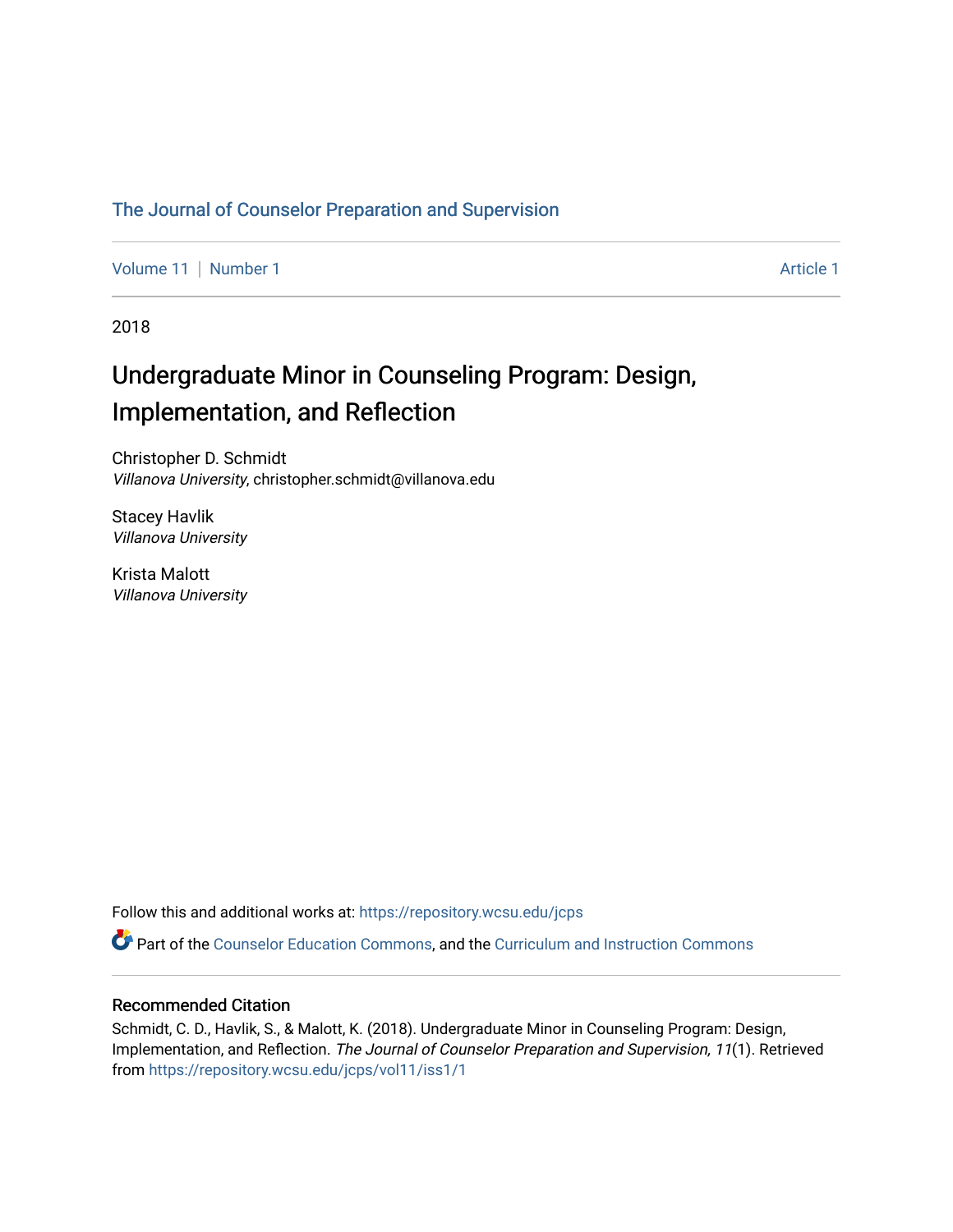# Undergraduate Minor in Counseling Program: Design, Implementation, and Reflection

# Abstract

This article argues the benefits for having an undergraduate counseling program and offers suggestions for successful implementation. The presence of an undergraduate counseling program could be an additional method for growing the field of counseling. Specifically, the development of a Minor in Counseling for the undergraduate population is described and reflections from students and faculty are included to help elucidate how other counseling programs might follow suit.

# Keywords

Counseling minor, undergraduate, program development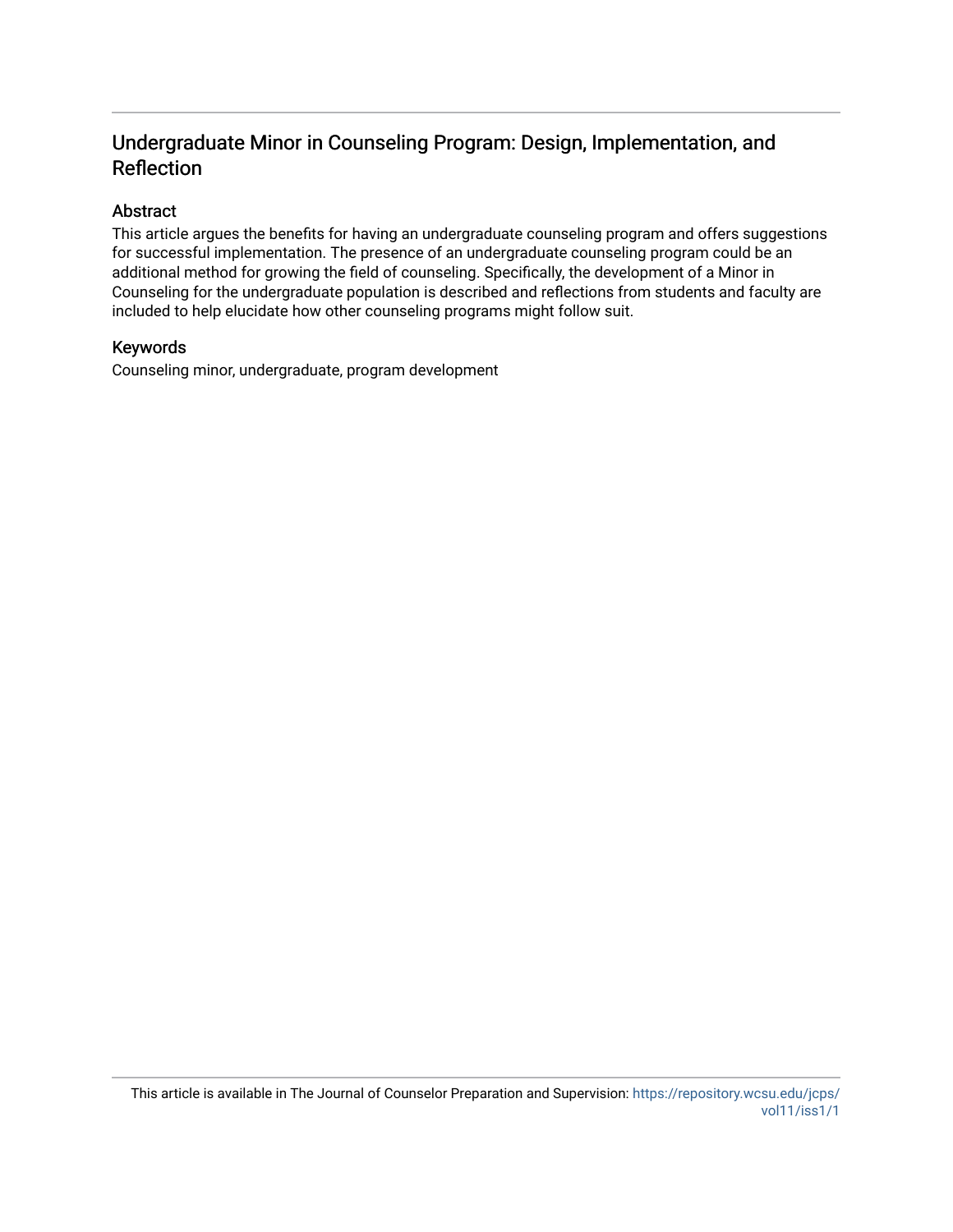Undergraduate Minor in Counseling Program: Design, Implementation, and Reflection

For individuals wanting to become licensed professional counselors (LPC) or certified school counselors, the master's degree is the educational cornerstone of the profession. This has been the case since the 1960's and with growing numbers of graduate counseling programs becoming CACREP accredited (CACREP, 2016), there is currently no reason to expect this to change in the foreseeable future. While counseling-oriented doctoral programs around the country continue to produce doctoral-level practitioners and scholars, the vast majority of those seeking counseling licensure and certification will do so through obtaining a master's degree, which typically consists of entering a two-year (full-time), 48-60 credit program. Our sister fields of social work and psychology have a somewhat similar grounding in graduate-level training; however, unlike counseling, those two fields have an undergraduate presence, with psychology undergraduate programs being the most prominent.

Due to the lack of an undergraduate presence in counseling, college students and bachelor-level graduates may be unfamiliar with the field and the ways in which it is similar and different from social work and psychology. In turn, when considering the promotion of robust counselor identities in master-level students and expanding the field of counseling, a two-year program may not be sufficient (Coppock, 2012). The *20/20 principles* promoted by the American Counseling Association clearly agree in their statement on this issue, indicating that "The counseling profession should more actively work with undergraduates and undergraduate programs" (Kaplan & Gladding, 2011, p. 371). Therefore, creating undergraduate minor or major programs may have vast benefits for promoting the profession and introducing undergraduate students to the field.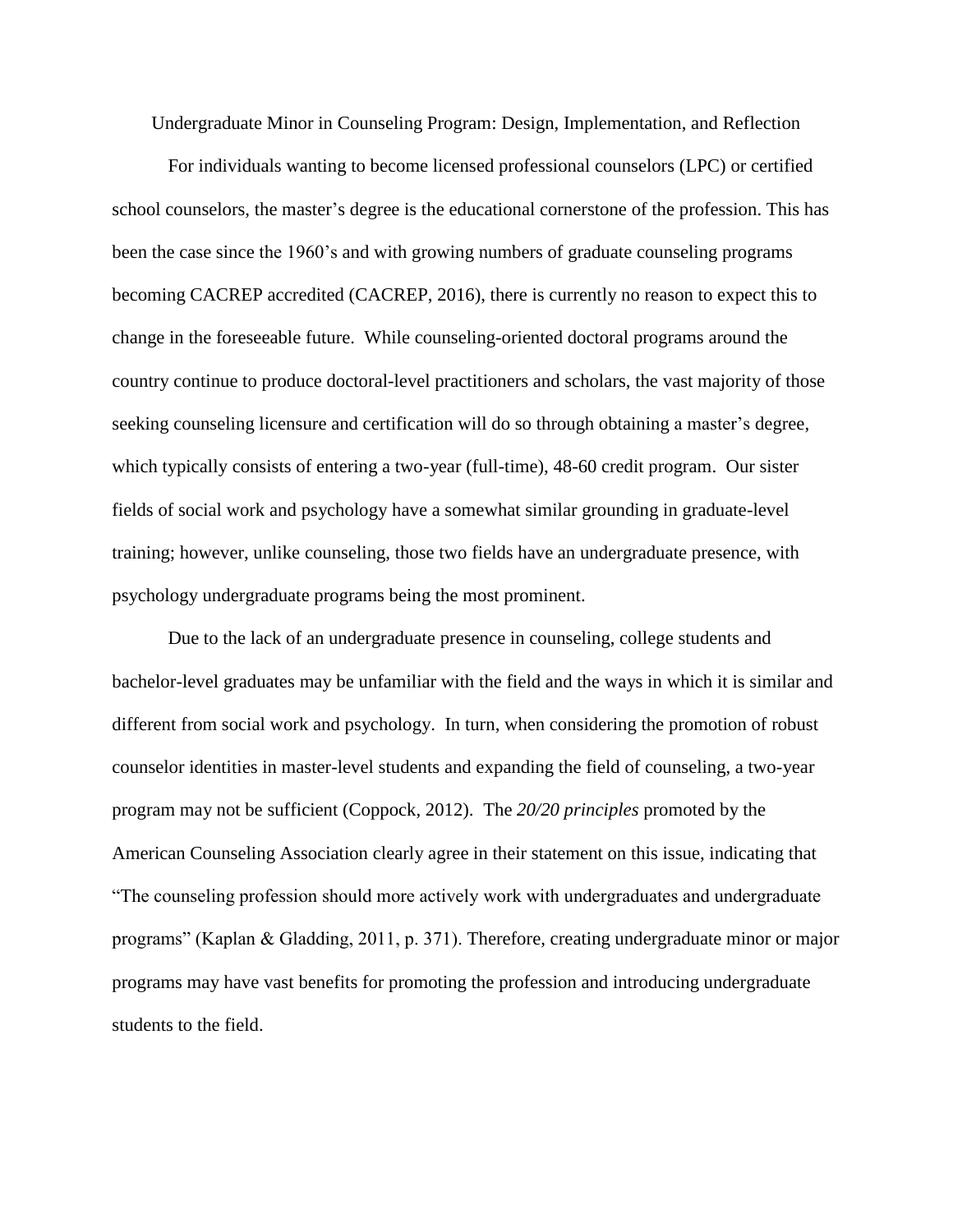Although there is virtually no research available specifically focused on the impact of students participating in a counseling minor or major program, undergraduate student involvement in general counseling coursework has shown to have positive outcomes. For instance, Estrada (2002) found that when undergraduate students participated in multicultural counseling training during a psychology course, their multicultural awareness and knowledge increased (compared to a control group). Further, Hill et al. (2008), in investigating undergraduate students' experience learning basic helping skills found that throughout the course of one semester, students increased their skill set by demonstrating stronger listening skills, increased exploration skills (i.e. reflections, minimal encouragers, open-ended questions, etc.), and increased empathy. Another study found that undergraduate students enhanced their counseling self-efficacy and learned to apply basic helping skills to a counseling session throughout the course of just one semester (Hill et al., 2016). Therefore, research suggests the benefits of undergraduate counselor training in building a foundation of counseling skills and developing multicultural awareness.

In our own University setting, a common misperception expressed by students is the belief that a psychology degree can introduce them to concrete skills and approaches in working with clientele, which in turn would better prepare them for a graduate degree in such practice. Upon failing to find such curriculum in that and other related majors, a significant number of undergraduate students have sought out master-level counseling faculty, to voice interest in obtaining knowledge and curricular experiences more aligned with the practice of counseling.

This history prompted us, the counseling faculty members of a private university and CACREP accredited clinical mental health and school counseling program, to consider the development of an undergraduate counseling program of some form. The creation of an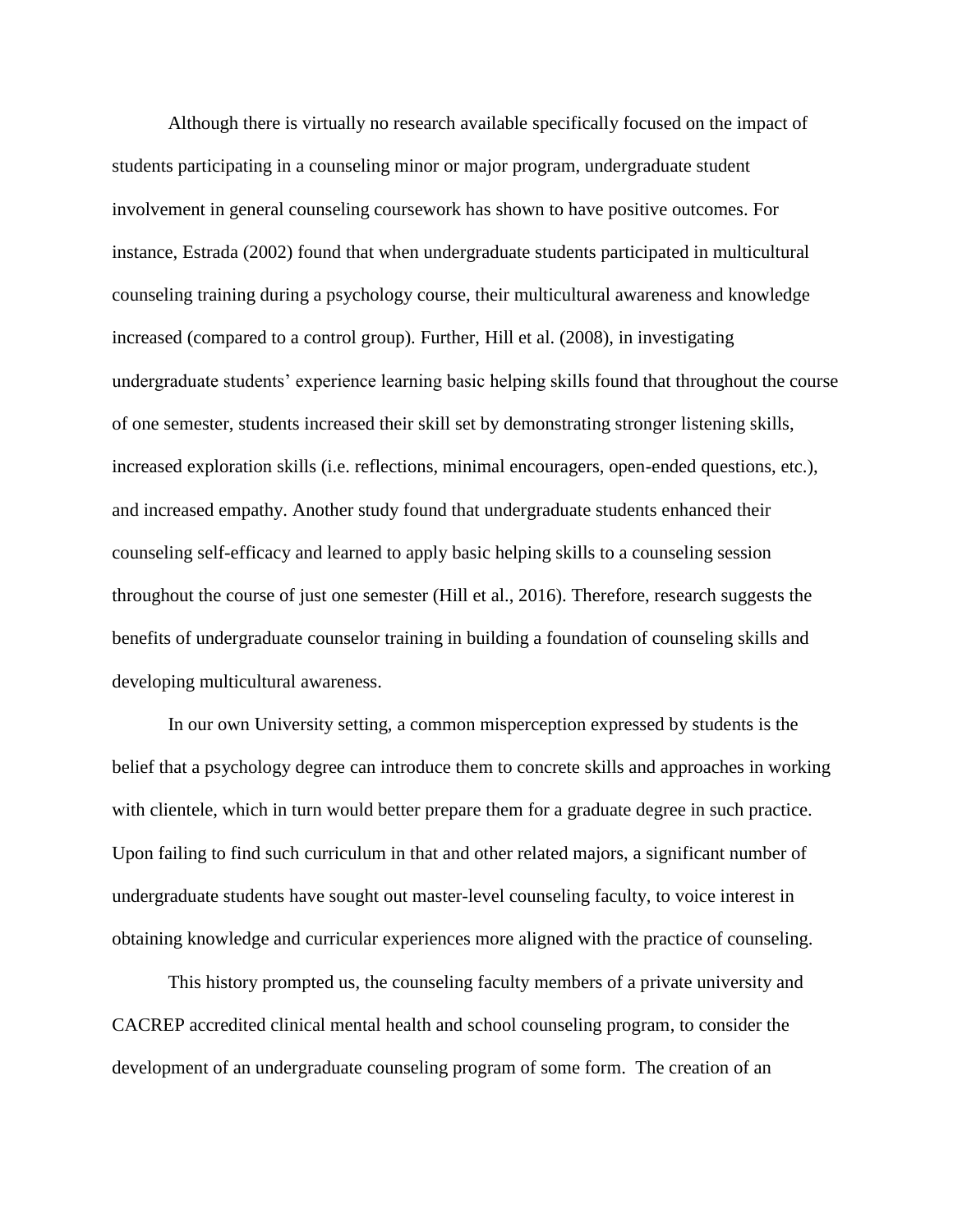undergraduate program in counseling can offer a number of benefits to students, faculty, and the profession as a whole. Due to the scant literature on undergraduate counseling classes and programs, the authors seek to describe the development and implementation of one such minor program and offer a summary of student and faculty feedback and reflections from a recent program evaluation.

### **Background**

In effort to learn more about our program and make improvements, we used the 6-steps of program evaluation. These included: (a) engaging stakeholders (i.e. students and faculty members), (b) describing the program, (c) gathering evidence (i.e. through surveys and reflective journals), (d) justifying conclusions, and (e) sharing lessons (Work Group for Community Health and Development, 2016). The impetus for the development of a counseling minor was based on three overarching aspirations: to enhance future student-counselors' professional identities (which could, in turn, potentially serve to strengthen the profession itself), to respond to the growing need for mental health services across all populations in society (SAMSHA, 2014), and to respond to the expressed desires of undergraduate students at our university.

Considering the first impetus, in order to enhance the identity of the counseling profession, it is necessary to expand beyond the graduate school curriculum (Coppock, 2012; Kaplan & Gladding, 2011). With so many graduate students beginning their studies soon after completing an undergraduate, many enter their graduate studies lacking understanding of some of the most foundational aspects of the profession. While psychology undergraduates have four years to build a professional identity, counseling graduate students seem to be just making sense of their professional identity right as they are preparing to graduate (Coppock, 2012). Consequently, an introduction to the profession of counseling during their undergraduate years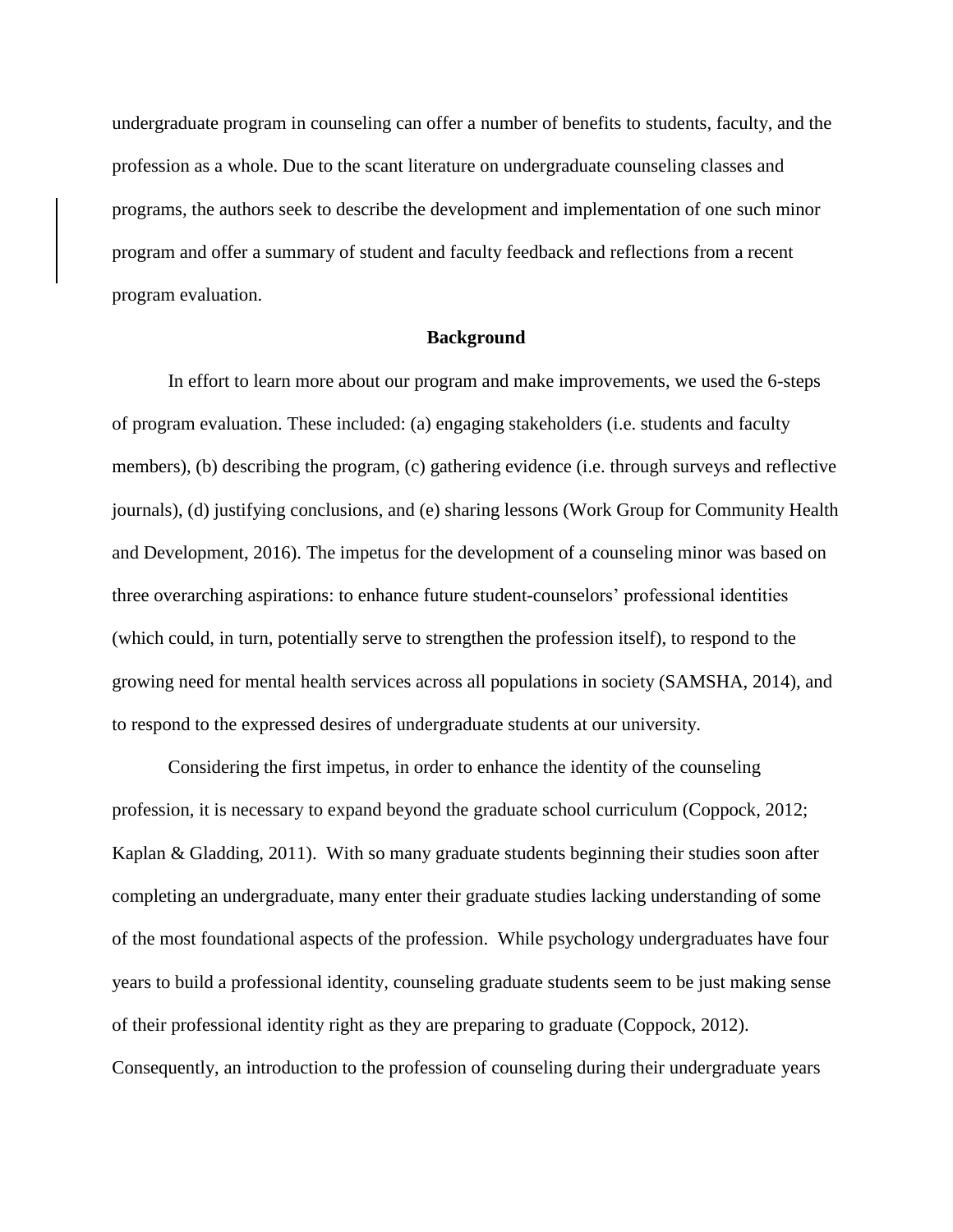may offer a viable method for enhancing students' understanding of the unique attributes of counseling, including the history and philosophical perspectives of the field, as well as its practical applications.

Second, our country needs more mental health practitioners. Considering ongoing mental health and drug and alcohol challenges faced by individuals (SAMSHA, 2015), substance abuse and behavioral disorder counselors as well as marriage and family therapists have been cited as some of the fastest growing professions, with an expected growth rates of 31.4% and 30.6% respectively (Graves, 2014). The Bureau of Labor Statistics states that jobs in Mental Health Counseling and Marriage and Family Therapy will grow much faster than the average (19%) between 2014-2024 [\(OOH, 2017\)](https://www.bls.gov/ooh/community-and-social-service/mental-health-counselors-and-marriage-and-family-therapists.htm). Additionally, the World Health Organization recently stated that depression is now the leading cause of ill health and disability worldwide, with rates of depression rising by more than 18% since 2005 (WHO, 2017). While undergraduate programs in counseling do not seek to supplant a graduate degree, they can provide initial skills and knowledge necessary for a paraprofessional position after college or during graduate training.

Finally, prior to the development of a counseling minor at our University, three of our six full-time faculty members had already been teaching one course a year in our University's undergraduate Human Services (HS) Program. Such a program had been viewed as a kind of 'counseling light' experience by students and faculty alike, due to a limited faculty expertise and practical application of the HS program. Coupled with critical suggestions from external department reviewers, it was determined that the HS program should be terminated. Faculty, however, each had a desire to remain connected to, and share the counseling profession with, the undergraduate population.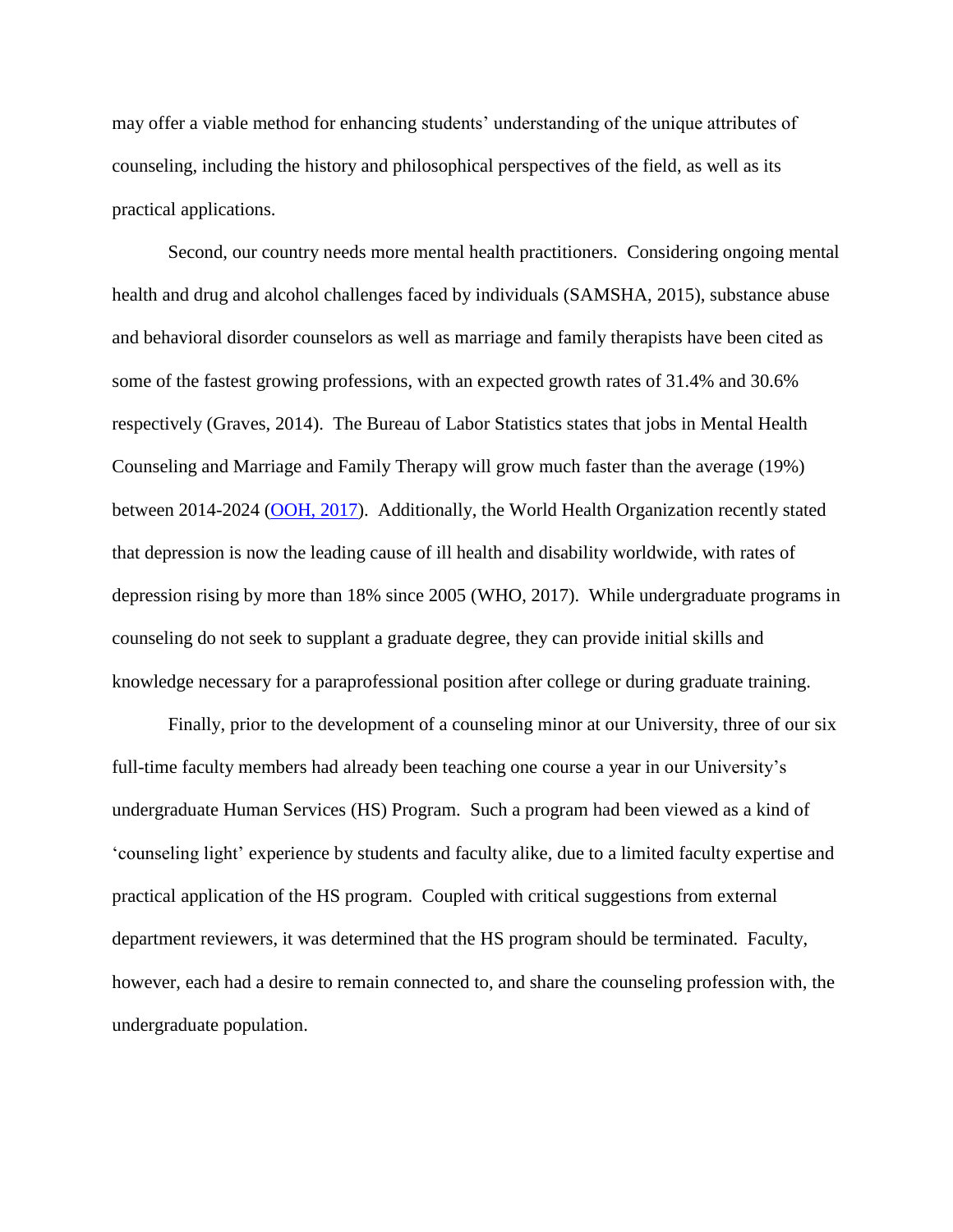Additionally, many of the undergraduates had expressed a keen interest in training in counseling; these students were exceptionally intelligent, mature, and highly motivated. Thus, the undergraduate Human Services student population provided a pool of promising applicants for a graduate-level counseling program at the University. Due to the University's greater emphasis on the undergraduate experience, higher-level administrators were particularly supportive of efforts to develop undergraduate programs. Indeed, in advocating for program development with the administration, we asserted that such a program would offer greater curricular choice, potentially attracting a broader undergraduate student population to the University and funneling a greater number of students into the graduate program, to ultimately increase overall student numbers.

#### **Describing the Program**

There were a number of steps taken in the development of a counseling minor at our University. Initially, the faculty members explored the pros and cons of an undergraduate major versus a minor. There seemed to be a number of advantages in offering a minor, including: the ability for our limited number of faculty to teach all courses without having to hire additional instructors; the greater ease of recruiting student minors as opposed to majors (because, as a major, we would be competing against other, more established programs such as sociology and psychology), and; avoidance of the risk inherent with a counseling major, whereby such students may erroneously and harmfully assume that a major in counseling replaced graduate-level training necessary for clinical practice.

Following the decision to create a minor in counseling, faculty members sought to elicit our own students' interest and needs. Anecdotally and over the years, psychology majors at the University had expressed a desire for a minor that focused on applied skills and graduate school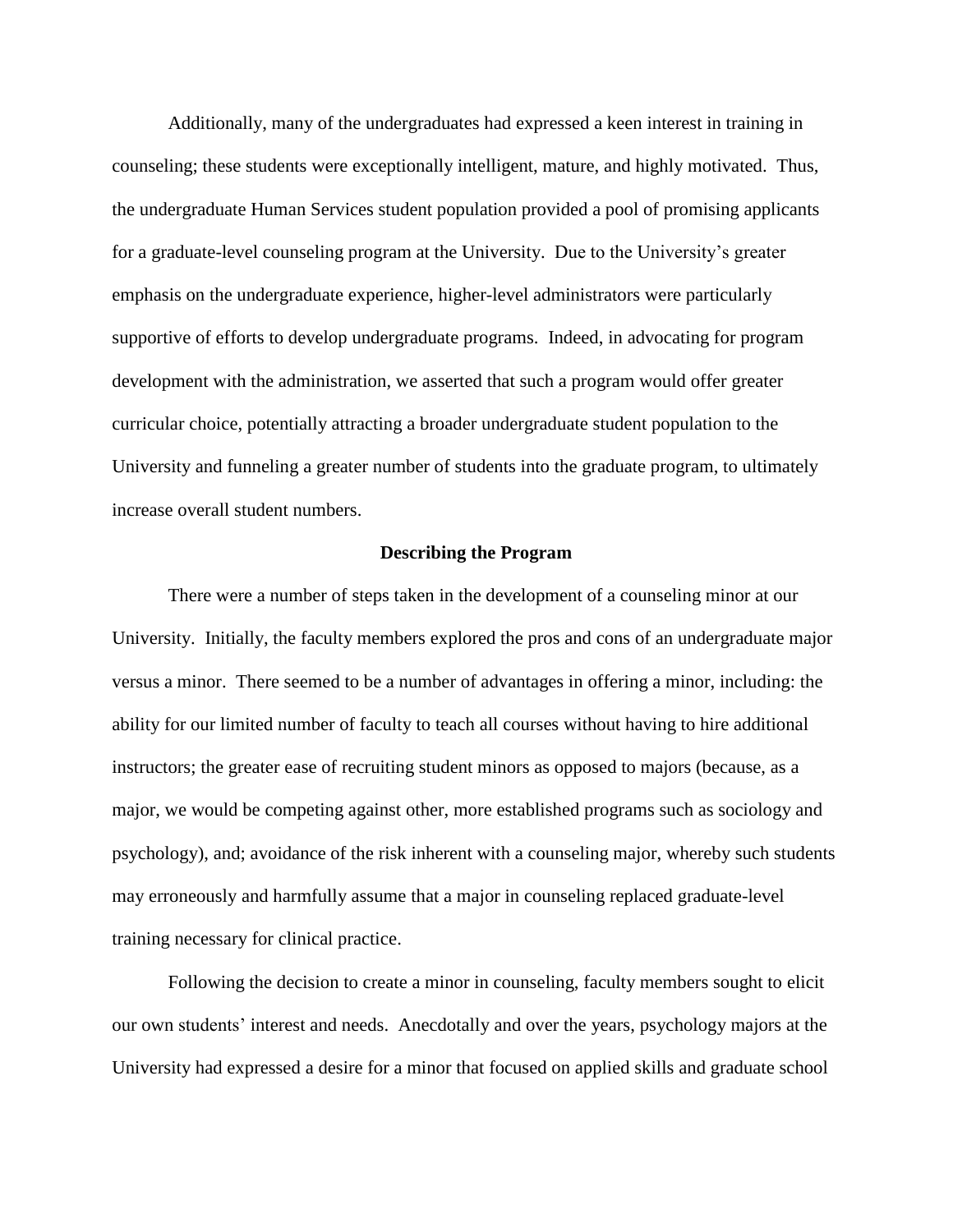preparation for careers in counseling, social work, and clinical/counseling psychology. An online survey of both Psychology and Sociology undergraduate students at our university sought to determine the level of interest in a counseling minor. Of the 75 respondents (62 Psychology majors, and 13 Sociology majors), 67 (89.3%) indicated some level of interest in such a program.

Faculty then sought to build evidence for the viability of such a program, as well as to design curricula through surveying universities around the country who had established similar programs. Survey items for assessing other programs included the following: curriculum design, connection to other programs, number of enrolled students, length of time the program had been in operation, types of jobs students were prepared for, and percentage of students who went on to attend graduate school. Most of the programs were developed based on a perceived need for more experiential curriculum and to teach skills that were not being covered in other course work, as well as for the purposes of graduate-level recruitment. Respondents spoke to the high level of student interest in a counseling undergraduate program, which in turn, suggested a program's sustainability.

Following the assessment of current practices and our own students' wishes, we sought to build support for a minor at our University. Because we expected that most counseling minor students would be Psychology and Sociology majors, we arranged meetings with those respective chairpersons. In those meetings, we explained that a counseling minor would complement a major by focusing on how research from their own disciplines could be applied in practice. In turn, with greater interdisciplinary support, student feedback, and a wide variety of program examples, we generated multiple iterations of what a minor in counseling would look like, including the creation of core program objectives and corresponding curriculum.

# **Program Objectives and Course Development**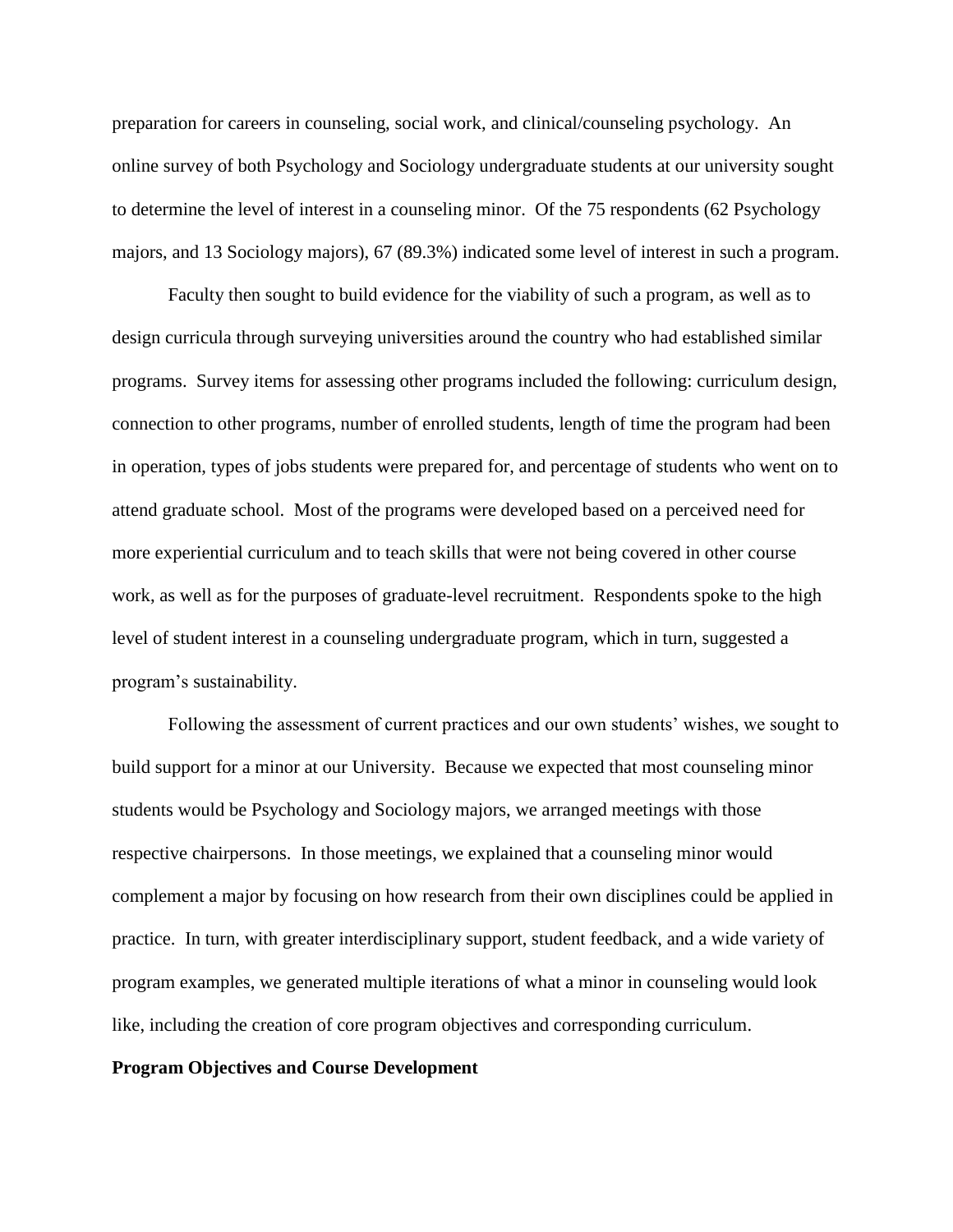Programs objectives focused on three main points: (1) enhancing the identity of professional counseling; (2) teaching research-based practices, which required that students engage with the counseling research literature, as embedded across the curriculum; and (3) providing students ample supervised opportunities to explore and practice introductory skills of individual, group, and family counseling. These areas of emphasis are reflected in the following formalized program objectives

- Students will exhibit a strong understanding of the field of applied counseling, including its philosophical underpinnings and the theoretical modalities through which it is practiced;
- Students will understand, acquire, and demonstrate the basic counseling skills necessary for working with multiple populations consistent with an undergraduate level;
- Students will exhibit a strong understanding of the research findings related to the counseling field, counseling theories, and counseling skills

Outcome and assessment plans were developed for each of the above-mentioned objectives and the assessment procedures were integrated into the coursework within the overarching curriculum plan. Using the objectives and assessment plans as a guide, programmatic requirements were then established. The requirements for the minor include six three-credit courses (Table 1), one of which was already being offered through the Psychology department (Human Development).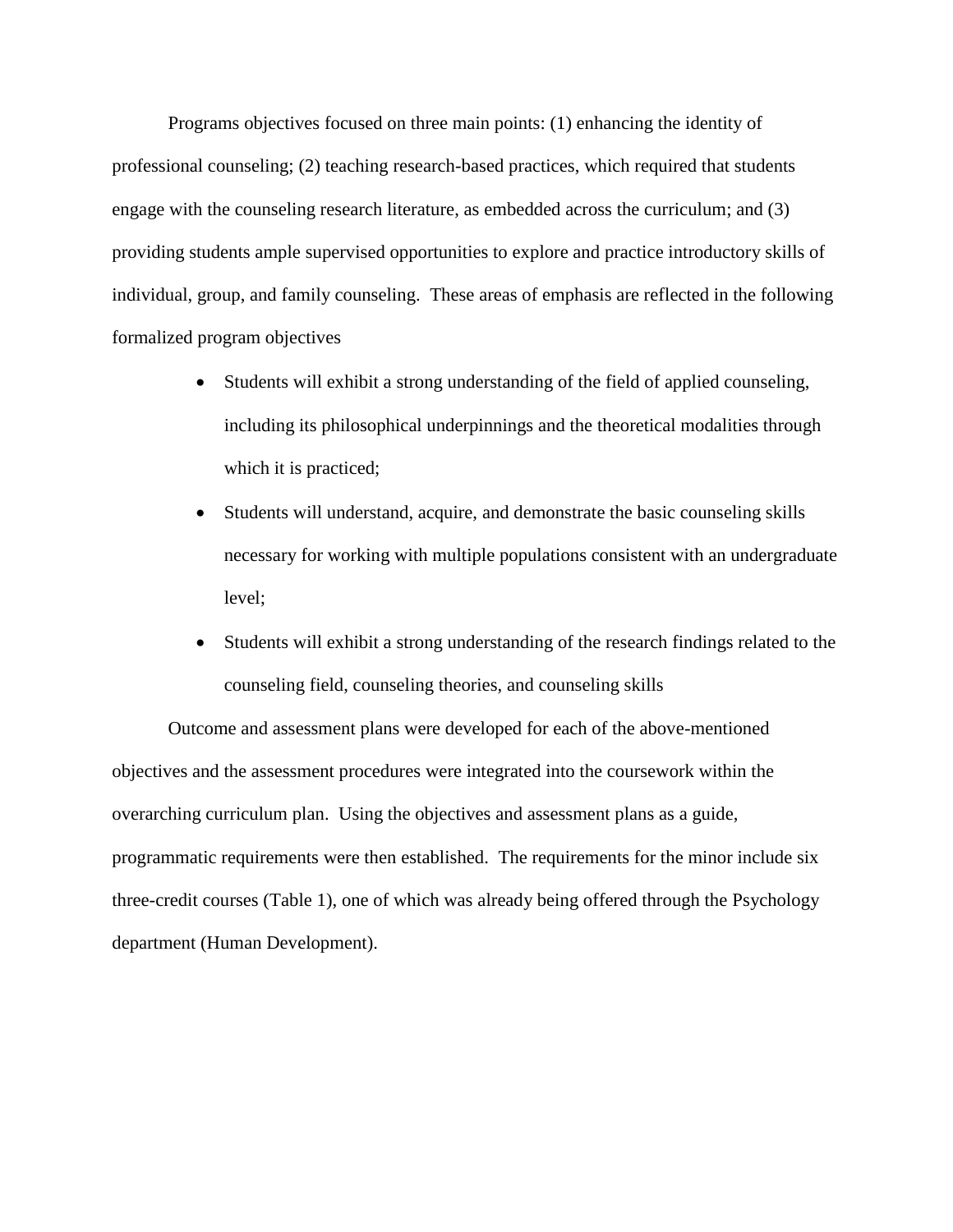#### Table 1

# *Counseling Minor Curriculum*

| Fall                                        | Spring                               |
|---------------------------------------------|--------------------------------------|
| COU 2000 Introduction to Counseling         | COU 3100 Group Counseling            |
| COU 3000 Counseling Theory $&$ Skills       | COU 3700 Family & Couples Counseling |
| COU 3400 Culturally Competent<br>Counseling | PSY3200 Human Development            |

Maximum flexibility was built into the program by allowing students to take one or more courses without declaring a minor. Such a model allows students from a wide diversity of majors to 'try out' the program, to explore a tentative interest or unknown curriculum, increasing the likelihood of greater student recruitment following exposure to at least one course. In addition, although we encourage the completion of the Introduction to Counseling course first, students can take the courses in any order preferred.

An official proposal was submitted to the College's Committee on Undergraduate Programs and after review, refinement, and adjustments, the minor was approved in December 2013 and we planned a slow roll-out of the curriculum beginning in the fall of 2014.

# **Student Recruitment Efforts**

Advertising and student recruitment efforts began by seeking assistance from the Office of Undergraduate Studies, so that advisors could promote the minor. We asked psychology and sociology professors to share information about the minor in their introductory courses. In addition, we spoke directly to undergraduate students at the University Majors Fair and followed up with interested students via e-mail or through in-person meetings.

The Introduction to Counseling course was offered during the fall of 2014 and immediately filled to capacity with a lengthy waitlist. Since that time, all classes have filled,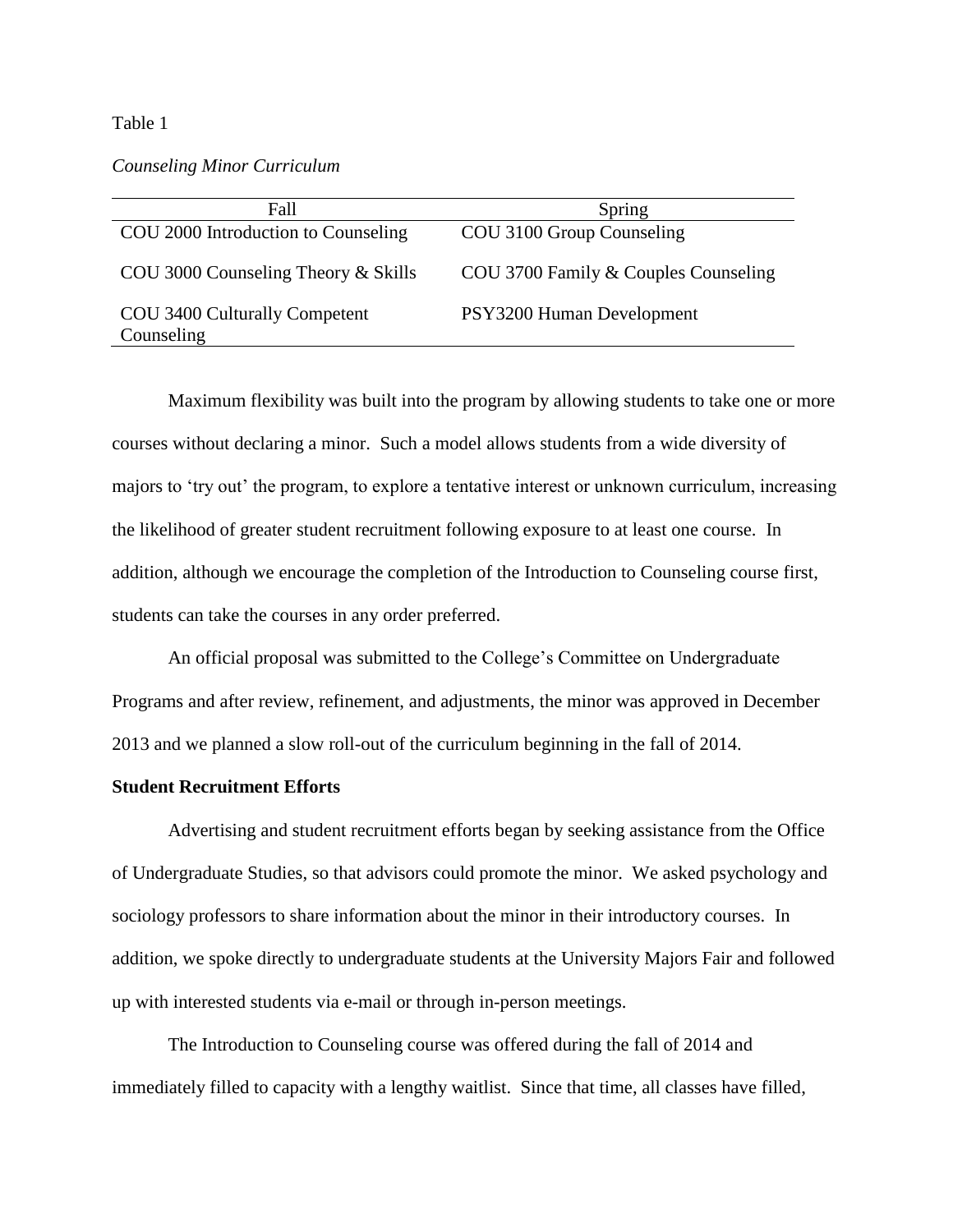most of them with a waitlist of students. Over time, the type of students choosing counseling courses has broadened, to include those in nursing, global studies, and business, for instance, as well as a growing number of students who are designing their own majors. In turn, these students offer word-of-mouth advertising potentials and lend direction for us, as faculty members, in unique recruitment and collaborative opportunities (such as the development of a minor in counseling for nurses).

#### **Gathering Evidence: Student Summaries**

To determine students' perceptions and experiences of the counseling minor, an online survey was designed and implemented in the spring of 2017. All current students involved with the program were surveyed (38). Of the 32 respondents (84% of the sample) who had taken at least one counseling minor course, 65% of were seniors and 25% were juniors. Most students surveyed had declared the minor (50%) and planned to complete all of the required coursework, and another 20% were planning on declaring the minor soon. Psychology majors made up the majority of the students (53%) and other common majors included Nursing (15%) and Communications (10%). The majority of the students (40%) initially found out about the minor from a professor or advisor, while others heard of it from a friend or classmate (29%), the department website (25%), or some other method (6%).

Through open-ended questions on the survey we sought to understand what initially interested students in the program and what they were hoping to gain from taking counseling courses. Many expressed that they had an initial interest in counseling but lacked a foundational knowledge base that they sought to develop. Others focused on gaining an understanding of basic counseling skills for a future profession or graduate school. A representative response for this was: "I was interested because I wanted hands on experience and exposure with counseling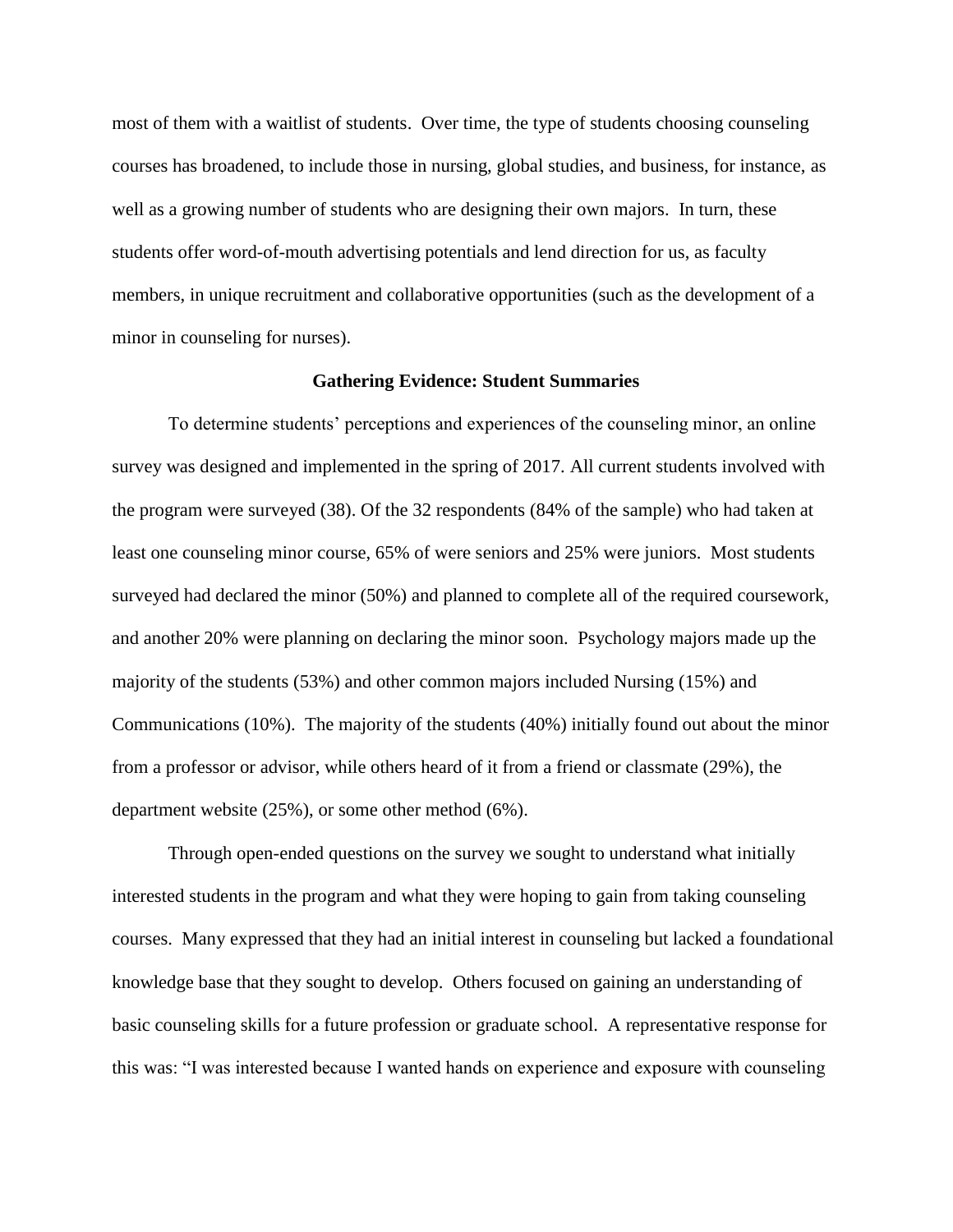to see if it was something I'd want to pursue in my graduate education." Others had already decided to attend graduate school in counseling or psychology and wanted to be better prepared for that experience. Some described in detail how the skills and knowledge gained would directly help their development in other professions (nursing and teaching in particular).

Students shared a great deal in response to a question about how their experience in the minor influenced their future planning. Many responded that the coursework "affirmed," "solidified," or "reaffirmed" their desire to continue pursuing a career in counseling or a related field. Others spoke to how the courses provided them with skills and strategies to communicate better and manage individuals with whom they work. Some students shared how the courses helped them identify new career paths or refine their occupational purpose: "It has helped me define my personal mission, which is to empower individuals in organizations to achieve their full potential and find fulfillment in their work." Ultimately, 34% of the respondents stated that they were "definitely" planning on applying to a counseling or mental-health related graduate program, while 38% stated that they were "likely" attending graduate school but were unsure what type of program they would attend.

Student responses to the question asking how the minor or the courses within it could be improved were very similar to what the faculty had been hearing from students in individual interactions. Mainly, the students desire more sections of classes to be available, for classes to be offered every semester instead of once per year, and for the program to allow more students into the class sections. Some expressed the challenges they had getting into the courses and others shared that they were disappointed that they could not complete the minor because there were courses into which they could not enroll. The students also suggested that the minor be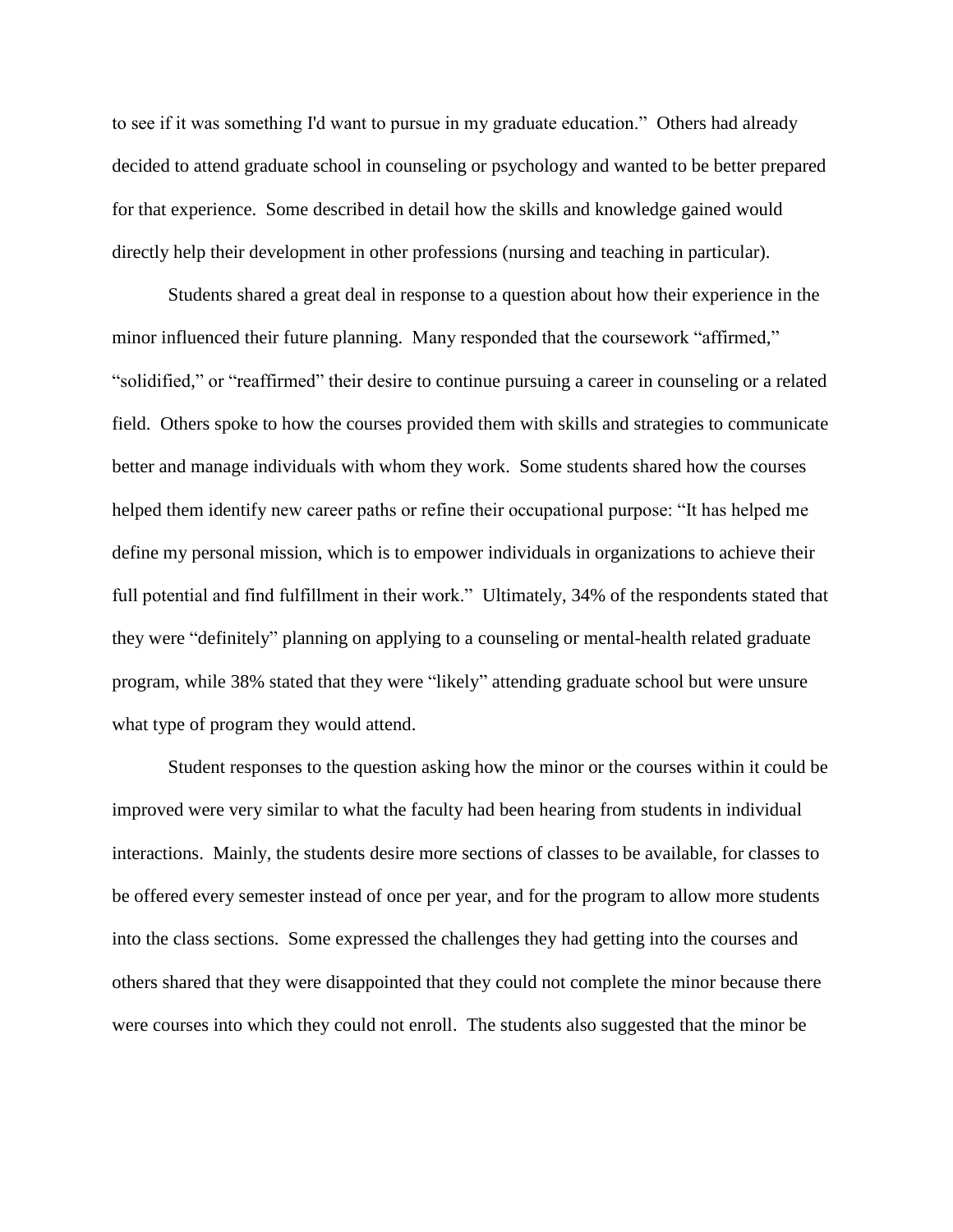better advertised to first- and second-year students so that they could begin the program earlier in their undergraduate years.

### **Faculty Reflections**

Three core faculty members who have taught in the minor program took time to reflect, through writing, on their individual experiences, responding to prompts on the following topics: the challenges and rewards of teaching in the minor, including how those experiences might differ from teaching graduate students; the benefits and potential concerns of the minor program, and; recommendations for faculty members at other universities who are considering developing an undergraduate minor.

# **Perceived Positives**

The faculty expressed excitement in teaching in a counseling minor program, using phrases such as "a joyful experience," "pleasantly surprised at how much I enjoy it," "thoroughly enjoyable pedagogically," and "invigorating." One faculty member wrote about an increased sense of freedom and creativity in the classroom, in comparison to the more proscribed masterlevel curriculum, which was monitored by various accrediting and licensing bodies as well as State standards. Such freedom allowed her to deviate from a standard counseling curriculum, to make time for more active learning and the incorporation of regional, national, and global current events.

Faculty responses entailed many comments on the students themselves, including their high levels of engagement and energy in the classroom, their high levels of intelligence, and consequently how enjoyable they were to work with and to teach. One faculty member commented that there seemed to be a "freshness" and "heightened enthusiasm" with many of the students and that they seemed to have a bit less anxiety about taking risks and practicing skills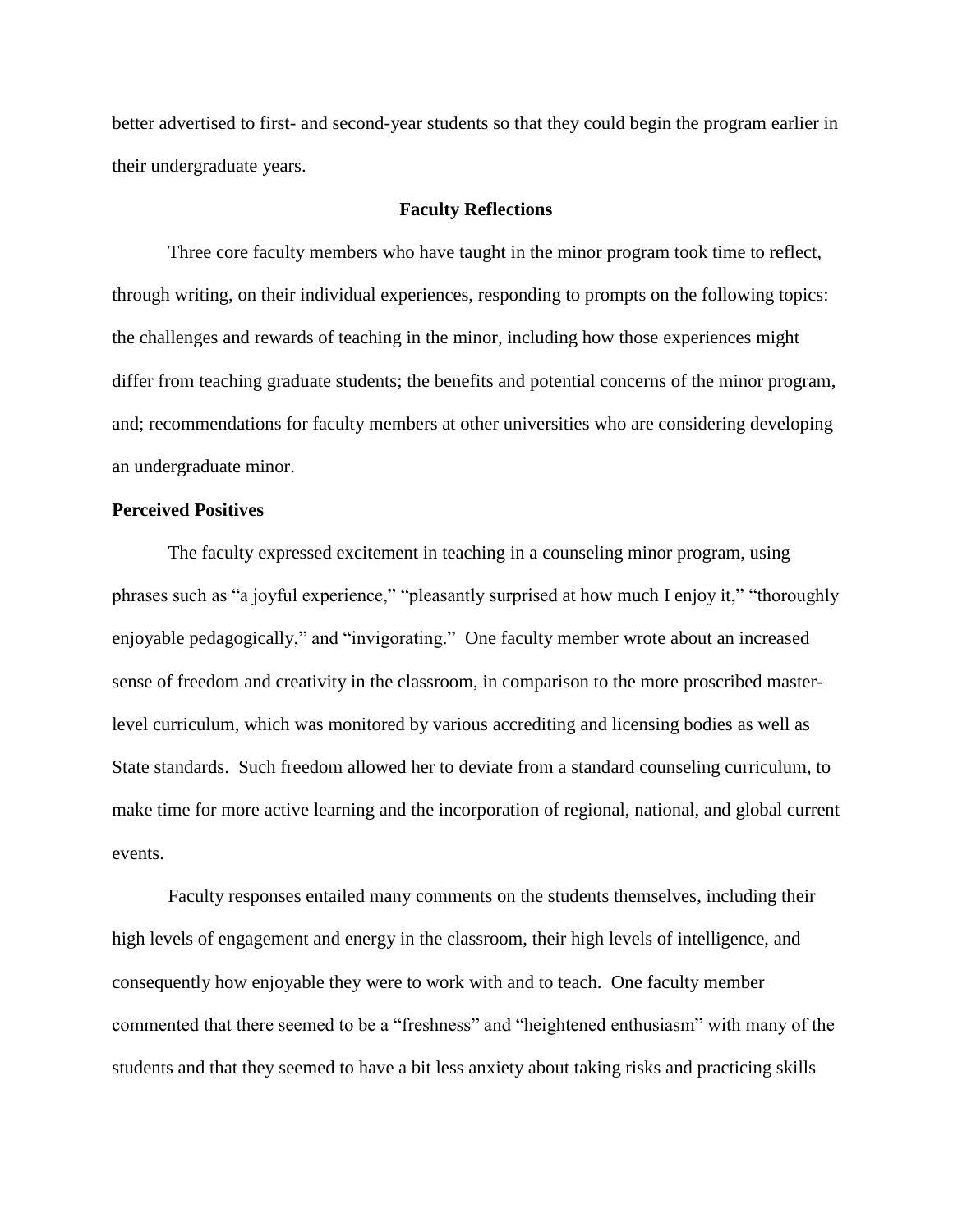than graduate students. This professor wondered whether this enhanced risk taking related to the fact that the students had not yet identified counseling as their definitive career path, leaving them more willing to make mistakes and approach the topic in a more relaxed manner. One faculty member similarly approached teaching the undergraduates, and she considered the fact that she herself was more relaxed likely translated to the students relaxing.

Additionally, faculty reflected on how the variety of students (i.e. different majors, more male students, students of color, etc.) made teaching more enjoyable and the classes more enriching for all. They shared how teaching the undergraduates had allowed them to gain a stronger sense of the identity of the university and deepened their enthusiasm about being a part of it and feelings of connectedness with it. Graduate students may exhibit less sense of connectedness primarily due to taking night courses, while engaging off-campus with internships or jobs.

The benefits of teaching undergraduate students presented some challenges as well. Faculty found that there were some students who expressed less commitment to the course and were therefore less diligent with assignments and may have had attendance issues not normally experienced with graduate students. They each clarified that the vast majority of the undergraduate students exhibited high levels of commitment; however, the few students who were less assiduous stood out more clearly than an under-motivated graduate student.

Each faculty member perceived that the program helped educate a broader population at the University about the profession of counseling. They referred to multiple experiences of students sharing that before taking a counseling course, they had lacked awareness of the profession as a potential career choice. Faculty wrote that were amazed by how many students expressed how much they "love their counseling courses" and felt the courses had "opened their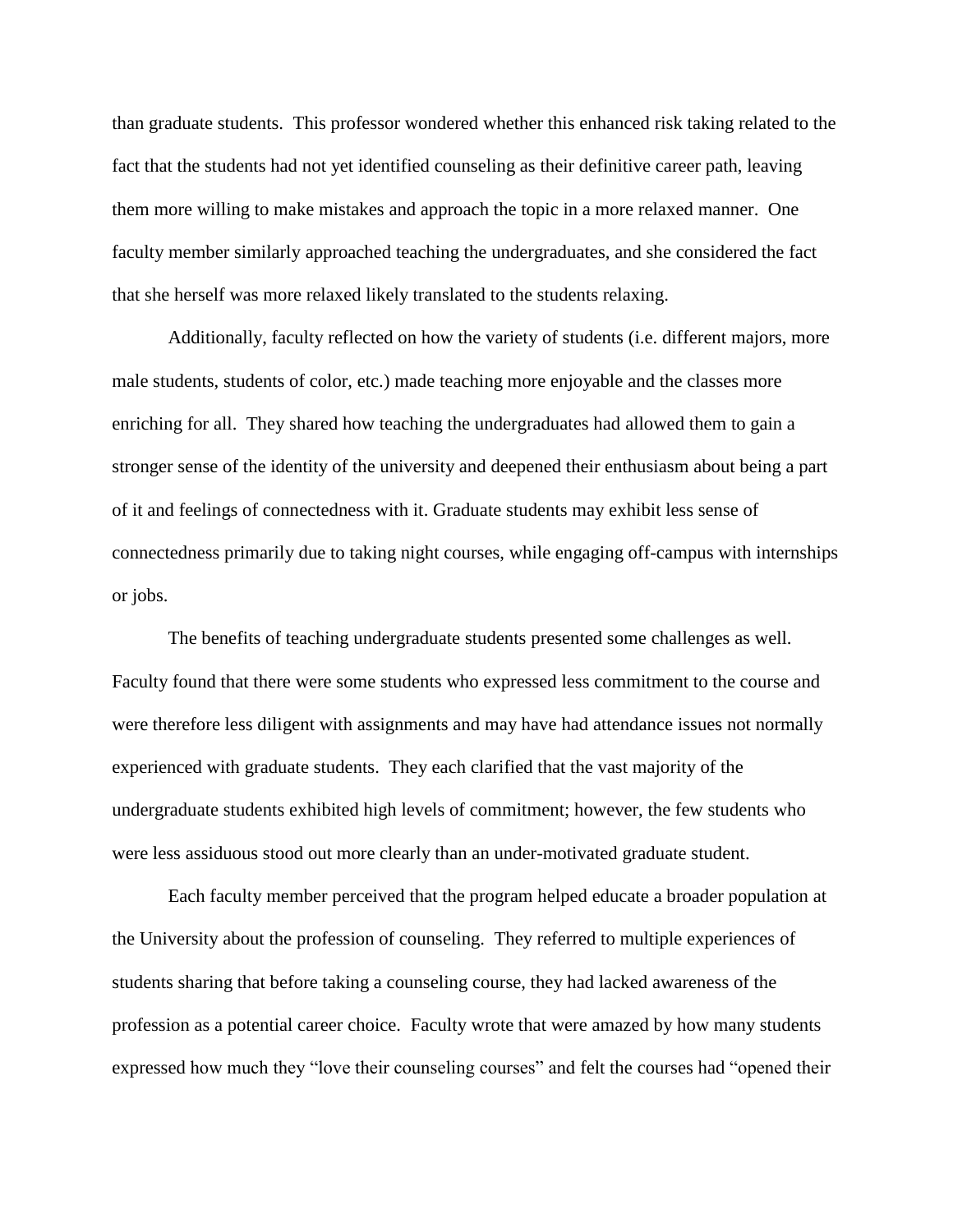eyes to a whole new set of opportunities." One faculty member shared how being a part of (and a potential influencer of) this type of 'illumination' about a student's vocational decision-making helped remind him of all the reasons he loves to teach.

Each of the three faculty members connected the undergraduate and the graduate students through their course work and they were able to witness both sets of students benefitting from such interactions. Graduate students acted as observers in practice sessions and were able to provide individualized feedback to the undergrads. They also presented on a range of topics and modeled various skills in many of the minor courses. Graduate students contemplating doctoral studies were able to engage in many of the tasks a typical teaching assistant might engage in. Students shared that these unique opportunities allowed them to be "on the other side" of training and felt they deepened their understanding of skills and theory and gained more confidence in applying their own skills.

#### **Perceived Challenges**

Programmatically, faculty members perceived several challenges or weaknesses to the counseling minor. They expressed some of the challenges related to whether or not the courses should be sequenced, the difficulties of larger class sizes (related to their graduate courses), and how to create the space in faculty schedules so that they can teach these courses (and therefore not instruct a graduate course that semester). In addition, the greater diversity of students, from majors to a greater number of males and students of color, required that faculty adjust teaching skills and knowledge, requiring shifts in awareness and pedagogy.

A common challenge expressed by each faculty member was questioning how to ensure that the undergraduate course content was unique enough from the graduate-level content. In one example, the faculty member shared that she taught both the undergraduate and graduate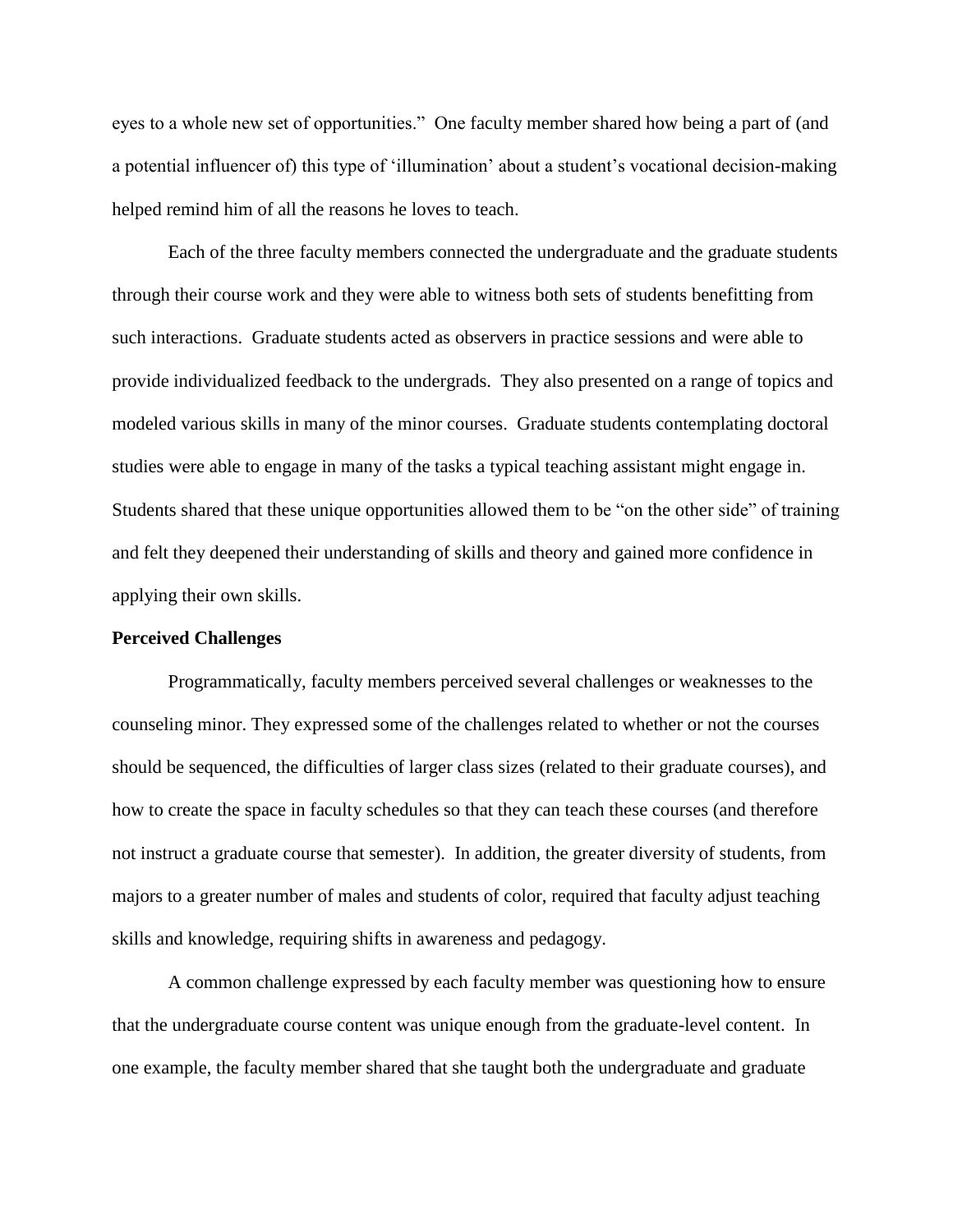skills courses using the same textbook and struggled to differentiate between the two courses. They discussed tailoring their courses developmentally to meet students where they were at, as opposed to replicating expectations, standards, and teaching behaviors at both the graduate and undergraduate levels. They anticipated this becoming more of an issue over time as graduates of the counseling minor program started to enter the graduate program at the institution.

In addition, while the faculty (and administration) recognized that their primary commitment was to the graduate program, each course that a faculty member taught at the undergraduate level reduced their capacity to teach at the graduate level, as well as limited time spent with the graduate students to work on research, thesis projects, independent studies, etc. Hence, graduate students received less of the faculty member's time and attention. When necessary, adjunct faculty have been hired to teach within the graduate program, while it has been difficult to find adjunct who are available during the day who can teach at the undergraduate level. Hence, the graduate students are potentially losing some of the positive influences offered by the full-time faculty members. However, administration has indicated that it is unlikely that the counseling minor program would receive a faculty line without transitioning into becoming a major in the college.

#### **Lessons and Conclusions**

Considering the many positive experiences noted by both faculty members as well as students, the authors would encourage other counseling programs to consider exploring the option of adopting a minor in their settings. Not only has it seemed to enhance our visibility as a program across the general college population (and faculty and administration), it has introduced the field of counseling to a distinct student population (i.e. undergraduate students), facilitating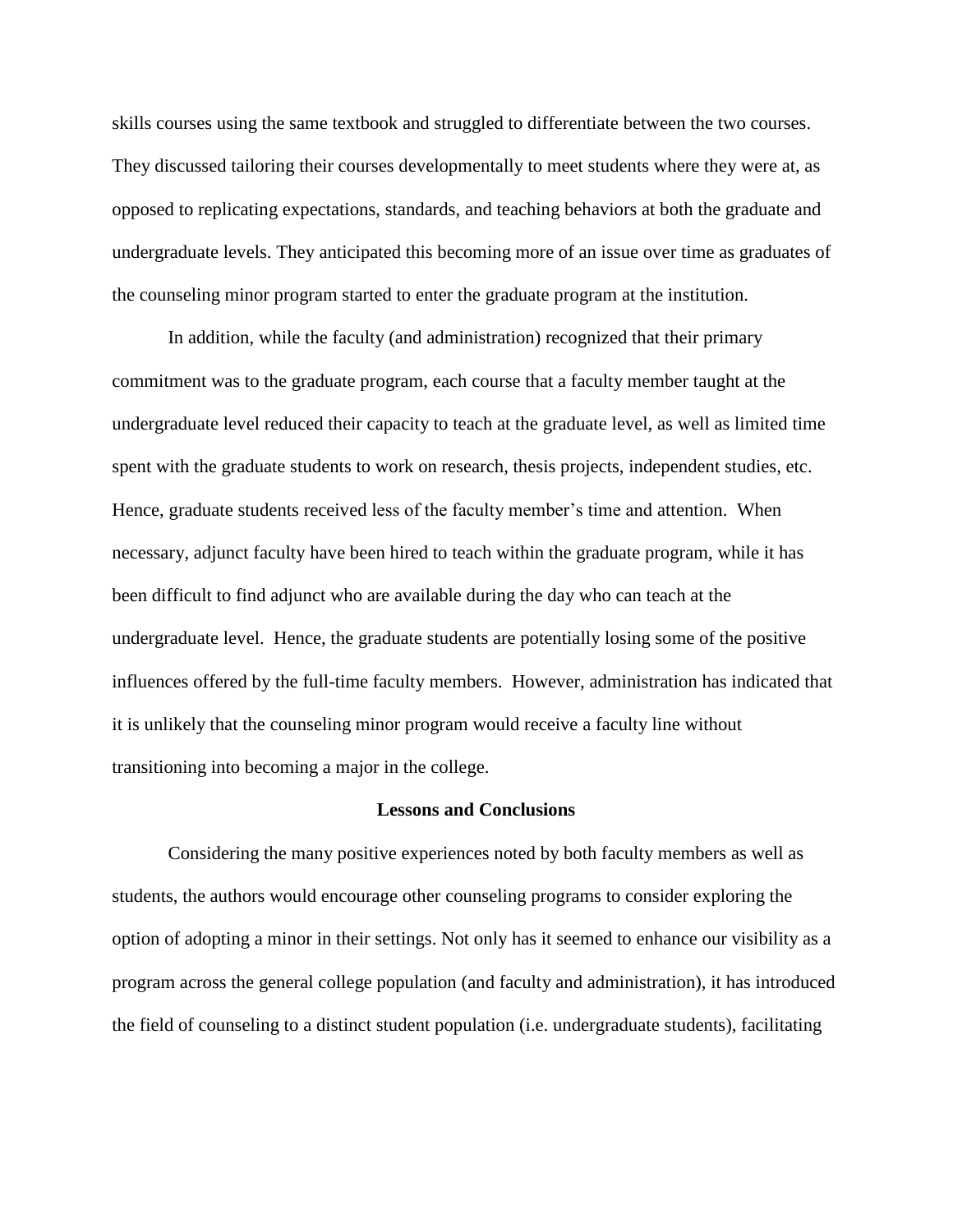unique connections between graduate and undergraduate students, and increasing the career satisfaction of those teaching in the program.

Although not explicitly discussed in our summary, undergraduate counseling students engaging in counselor training may benefit from improving their counseling skills, confidence, and self-efficacy related to counseling, similar to graduate students (Pascual-Leone, Andreescu, & Yervomenko, 2015). This suggests that engaging in counselor training, beginning in an undergraduate program may provide a solid foundation for students to become stronger counselors when they enter a graduate counseling program. Further, one university found that 76% of their 674 psychology students reported intending to enter a graduate program after they completed their undergraduate education, with 59% of the sample indicating they would be interested in working in a school setting (Stinnett, Bui, & Capaccioli, 2013). Perhaps, psychology majors who are enrolled in complementary counseling minors may become more aware of the school or clinical mental health counseling fields and, in turn, choose to pursue that path for their graduate focus.

Faculty members considering something similar should contemplate long and short-term plans for such a program and what types of resources might be needed for longer-term options, such as hiring new faculty to teach the courses or additional graduate assistants to help with course support. They should also work hard to seek the support of all faculty members in the counseling program, their department, and any other departments in their college or university that might be immediately impacted and can promote enrollment in the program. Due to our positive experiences working with students from a variety of majors, we suggest marketing the program broadly, beyond typical counseling-related majors.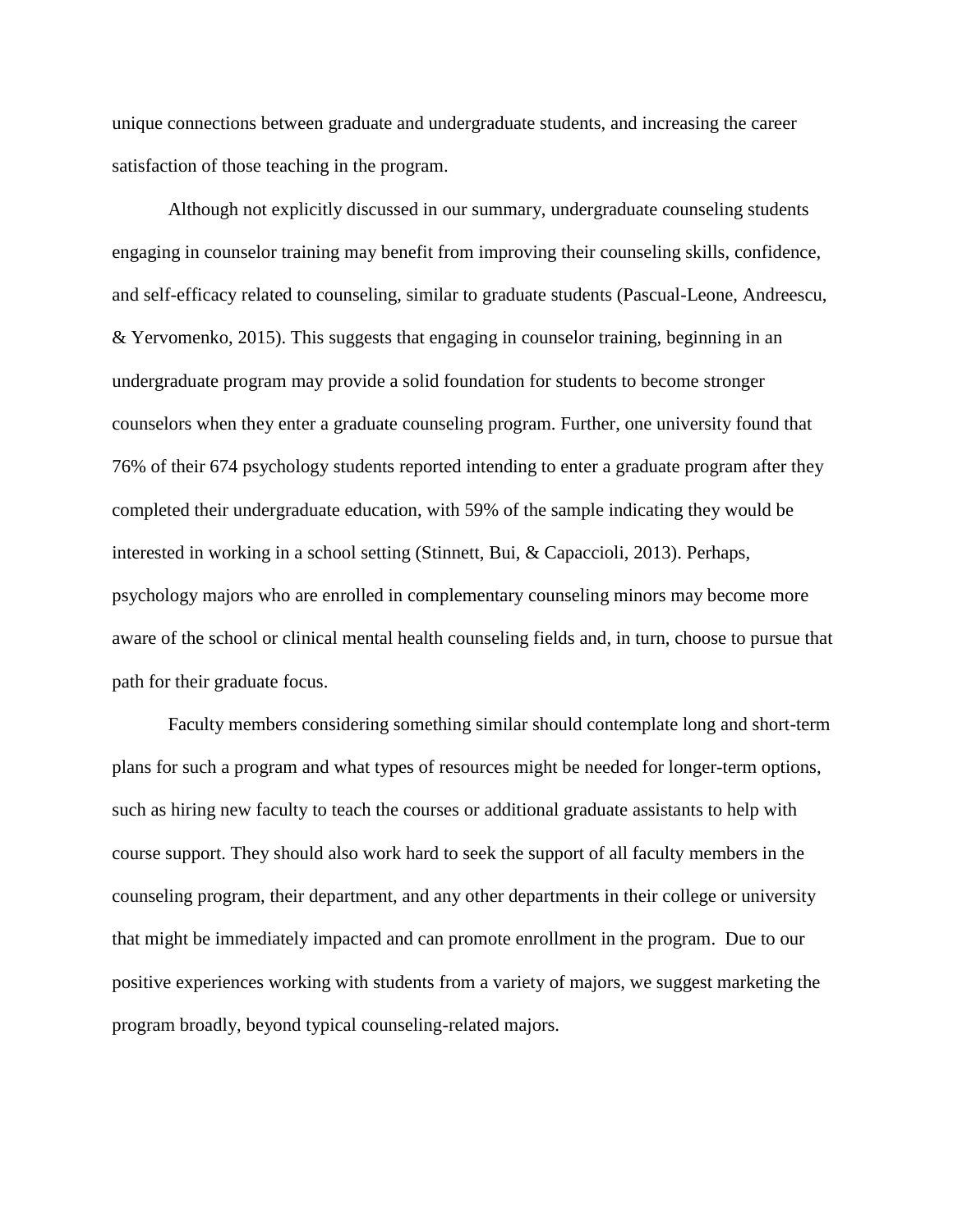Moving forward, the counseling profession should consider how undergraduate programs could become more standardized across universities. Notably, one study conducted outside of the United States, found that undergraduate counseling skills training courses were vastly different across programs and institutions (Aladag, 2013). Since there is no research investigating the differences between undergraduate counseling programs across the United States, ACA and CACREP would benefit from examining different programs and providing guidance on what they should look like. Due to the authors' challenges with differentiating between their undergraduate and graduate coursework, the profession would benefit by having basic written standards for undergraduate counseling coursework, in order to ensure that it complements graduate degree programs.

Lastly, during the initial stages of discussions in the development of such a program, we suggest that faculty members consider how the program could work with and for the graduate counseling program. The two programs could be mutually beneficial and more deeply entwined, even, than the model we offer (such as combining course sessions, requiring that undergraduates receive supervised or simulated counseling sessions from the graduate students, or engaging undergraduate students in faculty research). In addition, those hoping to create such a program should reflect on ways to offer unique undergraduate versus graduate-level curricular experiences, as well as tactics in recruiting top undergraduate students into the graduate counseling program.

### **Future Research**

With the limited research available on students' engagement in undergraduate counseling minor and major programs, there are a plethora of research possibilities. Since the present article is meant to be exploratory and descriptive in nature, the authors recommend gathering formal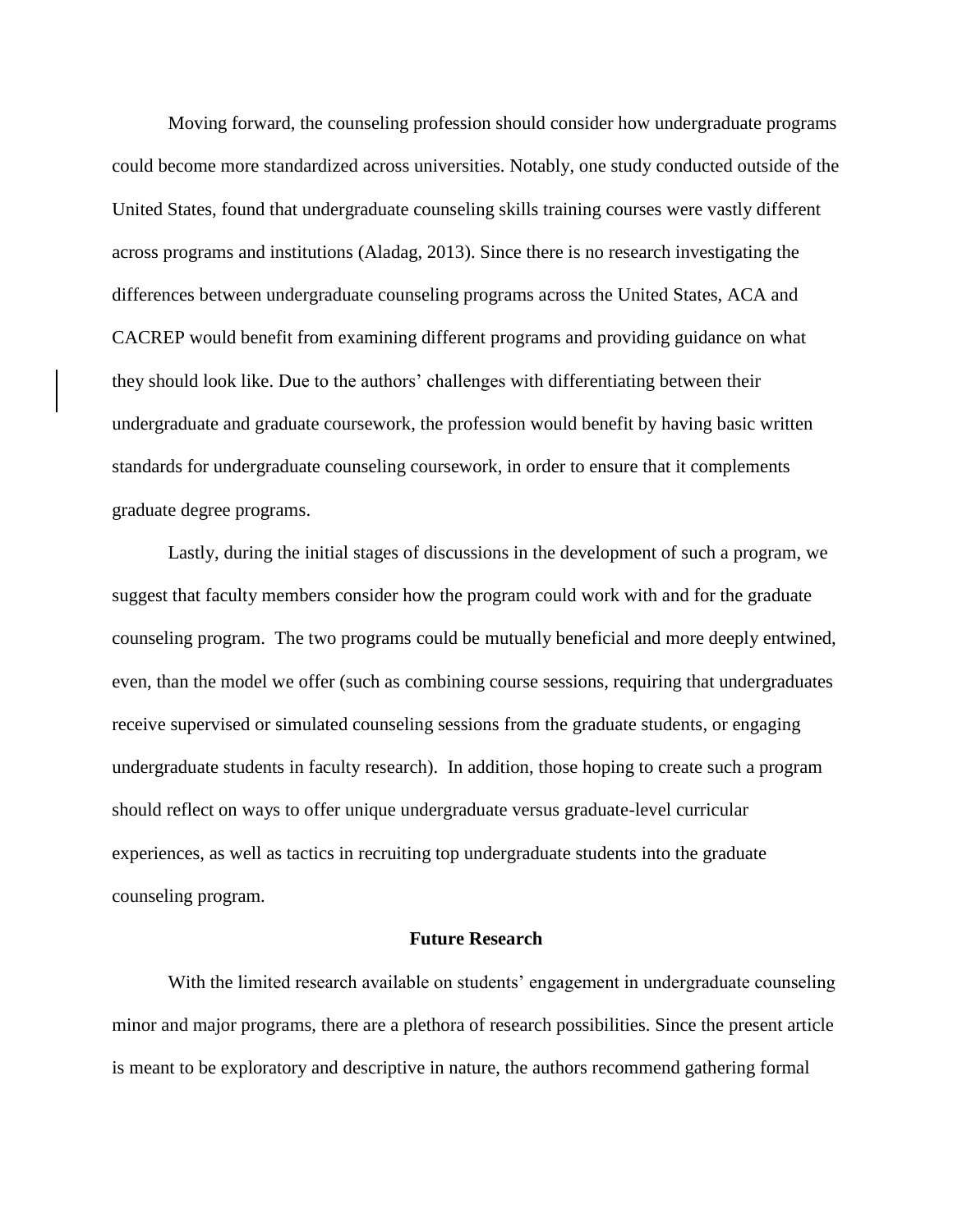summative data to evaluate the training outcomes for students in the program. Additionally, indepth interviews with current and former students in the program would lead to further insight on the experiences and challenges of engaging in a counseling program as an undergraduate student. Lastly, assessing students' counseling competencies and knowledge about the profession, as well as tracking their career trajectories, would provide a more comprehensive examination of the experience.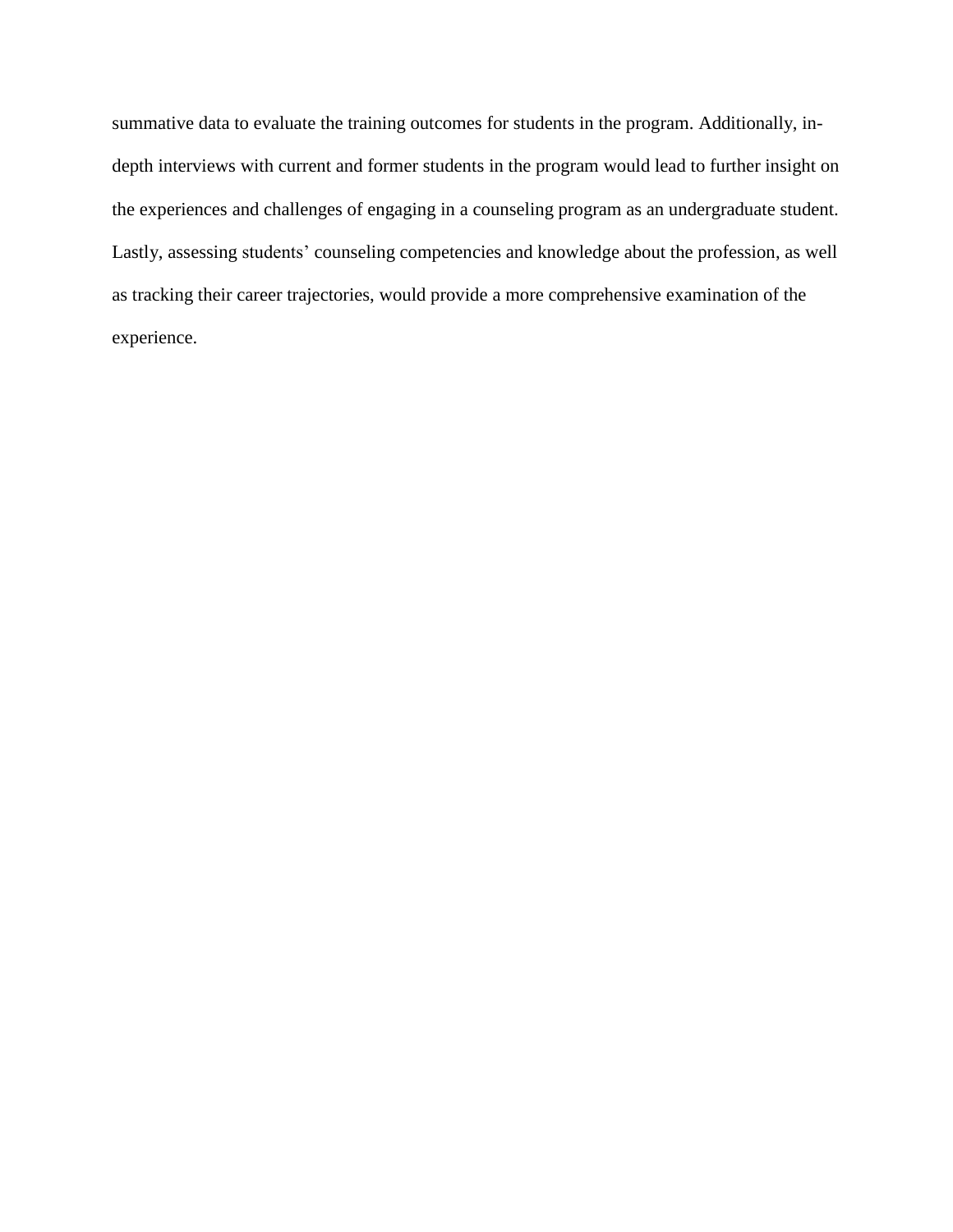#### References

- Aladag, M. (2013). Counseling skills pre-practicum training at guidance and counseling undergraduate programs: A qualitative investigation. *Kuram Ve Uygulamada Egitim Bilimleri, 13*(1), 72-79.
- Busacca, L. A., & Wester, K. L. (2006). Career concerns of master's-level community and school counselor trainees. *The Career Development Quarterly, 55*(2), 179-190. doi: 10.1002/j.2161-0045.2006.tb00012.x
- Coppock, T. E. (2012). A closer look at developing counselor identity. *Counseling Today*, *54*(9), 62-64.
- Council for Accreditation of Counseling & Related Educational Programs. (2016). *Annual Report 2016*. Retrieved from http://www.cacrep.org/news/cacrep-2016-annual-reportnow-available/
- Estrada, A. U., Durlak, J. A., & Juarez, S. C. (2002). Developing multicultural counseling competencies in undergraduate students. *Journal of Multicultural Counseling and Development, 30*(2), 110-123. doi:10.1002/j.2161-1912.2002.tb00483.x
- Gasser, C. (2013). A framework for teaching undergraduate courses on counseling psychology: Implications for occupational and educational aspirations. *In Ideas and research you can use: VISTAS 2013*. Retrieved from [http://www.counseling.org/docs/vistas/a-framework](http://www.counseling.org/docs/vistas/a-framework-for-teachingundergraduatecourses-on-counseling.pdf?sfvrsn=2)[for-teachingundergraduatecourses-on-counseling.pdf?sfvrsn=2](http://www.counseling.org/docs/vistas/a-framework-for-teachingundergraduatecourses-on-counseling.pdf?sfvrsn=2)
- Graves, J. A. (2014, March). "The 20 Fastest-Growing Jobs This Decade." *US News & World Report*. Retrieved from http://money.usnews.com/money/careers/articles/2014/03/06/the-20-fastest-growing
	- jobs-this-decade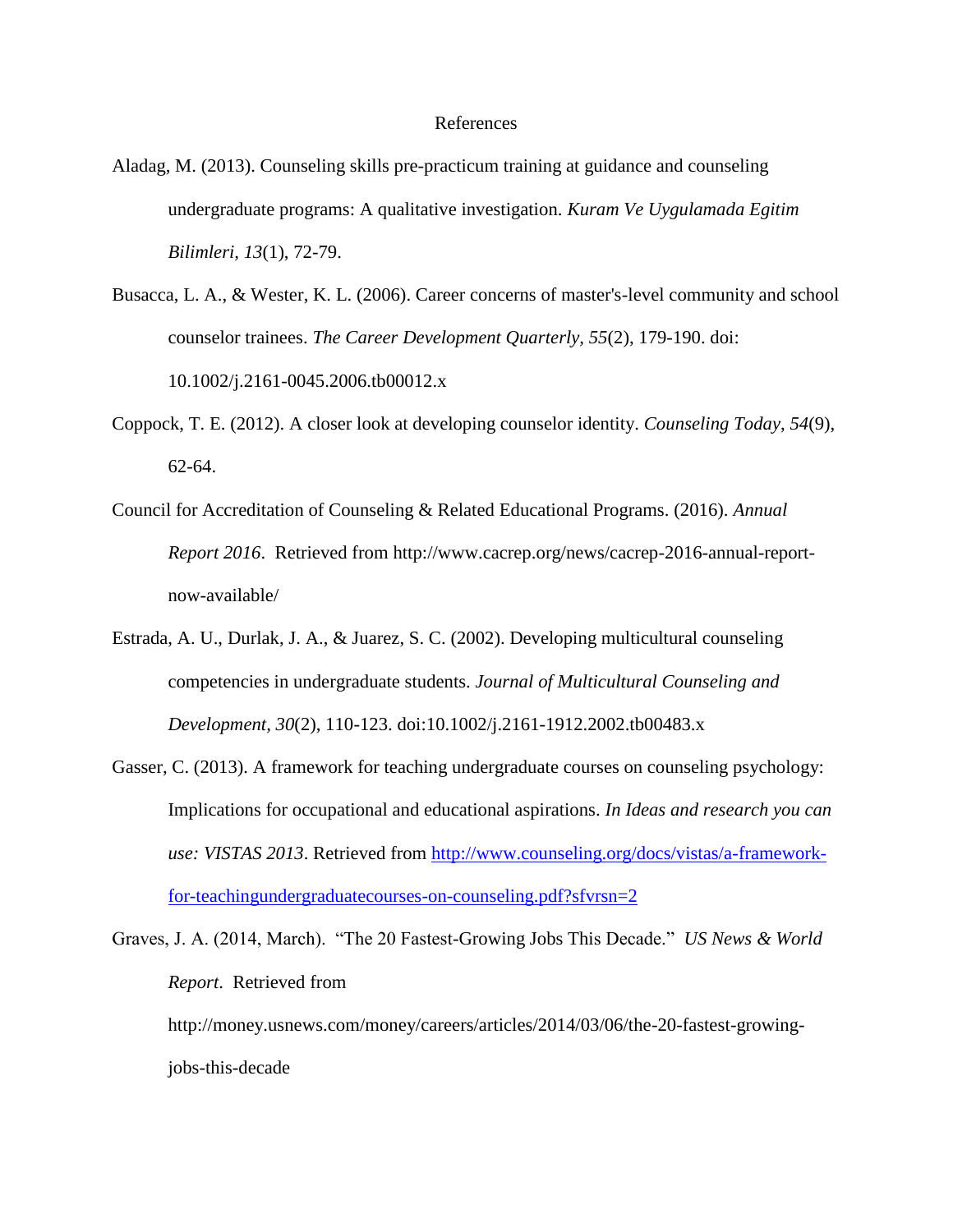- Hill, C. E., Roffman, M., Stahl, J., Friedman, S., Hummel, A., & Wallace, C. (2008). Helping skills training for undergraduates: Outcomes and prediction of outcomes. *Journal of Counseling Psychology, 55*(3), 359-370. doi:http://dx.doi.org/10.1037/0022- 0167.55.3.359
- Hill, C. E., Anderson, T. Kline, K., McClintock, A., Cranston, S., McCarrick, S. … Gregor, M. (2015). Helping skills training for undergraduate students. *The Counseling Psychologist, 44*(1), 50-77. doi[:10.1177/0011000015613142](http://dx.doi.org/10.1177%2F0011000015613142)
- Kaplan, D. M., & Gladding, S. T. (2011). A vision for the future of counseling: The 20/20 principles for unifying and strengthening the profession. *The Journal of Counseling and Development, 89*, 367-372.
- Pascual-Leone, A., Andreescu, C. A., & Yeryomenko, N. (2015). Training novice psychotherapists: Comparing undergraduate and graduate students' outcomes. *Counselling & Psychotherapy Research*, *15*(2), 137-146. doi:10.1002/capr.12007
- Stinnett, T. A., Bui, L. and Capaccioli, K. (2013), Undergraduate student preferences for graduate training in psychology: Implications for school psychology. *Psychology in the Schools, 50*(5), 520–530. doi:10.1002/pits.21686
- Substance Abuse and Mental Health Services Administration. (2015). *2015 key substance use and mental health indicators report*. Retrieved from [https://www.samhsa.gov/data/sites/default/files/NSDUH-FFR1-2015/NSDUH-FFR1-](https://www.samhsa.gov/data/sites/default/files/NSDUH-FFR1-2015/NSDUH-FFR1-2015/NSDUH-FFR1-2015.pdf) [2015/NSDUH-FFR1-2015.pdf](https://www.samhsa.gov/data/sites/default/files/NSDUH-FFR1-2015/NSDUH-FFR1-2015/NSDUH-FFR1-2015.pdf)
- U.S. Department of Labor, Bureau of Labor Statistics. (2017). Mental Health Counselors and Marriage and Family Therapists. In *Occupational outlook handbook*. Retrieved from